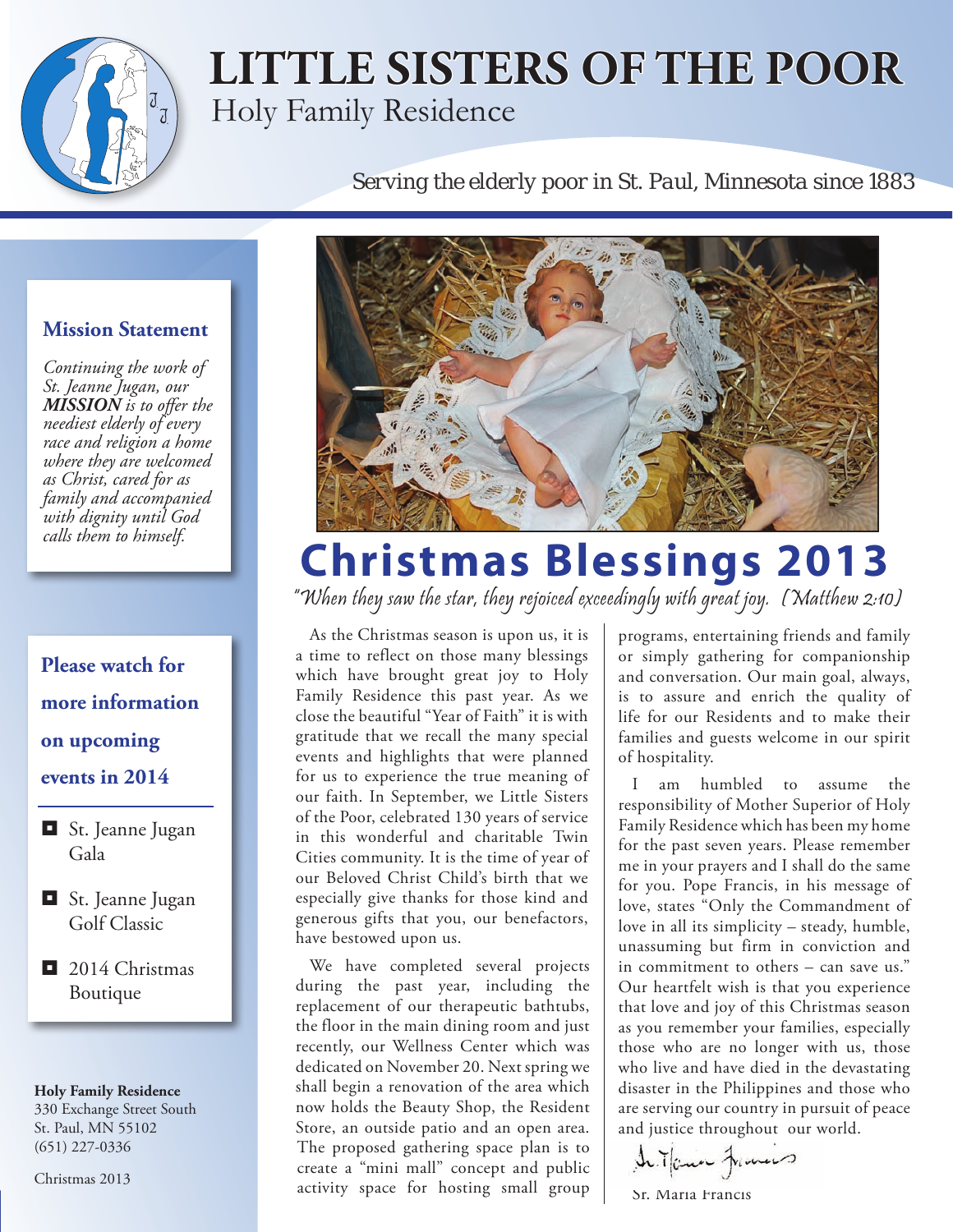## **Little Sisters of the Poor**



**As Arthur Nasseff (right) looks on - John Nasseff, Helen Houle and artist, Merry DeCourcy unveil the portrait at the Blessing of the Arthur K. Nasseff Wellness Center.**

# **A Heaven-Sent Gift The Wellness Center**

#### **BYLINE: Dorothy Salessess**

Thanks to very generous benefactors, John Nasseff and Helene Houle, our long-awaited dream of upgrading the thirty-five year-old medical office area at Holy Family Residence has been granted! The small size and location of the area was a challenge for the medical staff and the visiting medical personnel to attend to the needs of our Residents. Privacy, dignity and safety were compromised when Residents with their wheelchairs and walkers had to wait for appointments in the hall. We are now able to provide health care from head to toe for our Residents in a very comfortable and private setting. The new clinic, complete with a waiting room, is very pleasant with wonderful windows overlooking our garden area. The new space allows for an improved work area for our staff and a better work environment for our visiting medical doctors

On November 20, Benefactors, renovators, Association Jeanne Jugan and Guild members, Residents, staff and friends gathered as Archbishop Emeritus, Harry Flynn, dedicated the

new Wellness Center. Mother Maria Francis introduced the visiting guests and made note that Mother Theresa Gertrude, who was called to be the Mother Superior in our Chicago Home, was unable to attend. She acknowledged that Mother Theresa was the master mind behind the creation of the Wellness Center and thanked her from afar for her insights and determination to see the project through to its completion. Mother Maria Francis also affirmed

that, "This Wellness Center allows us to live out the prophetic vision of our Mother Foundress Jeanne Jugan which is to contribute to the Culture of Life by nurturing communities where each person is valued, the solidarity of the human family and the wisdom of age are celebrated, and the compassionate love of Christ is shared with all."

After Mother's remarks, Resident, Lucille Porter, had the privilege of cutting the ribbon. At John's request, the new Center is named the Arthur K. Nasseff Wellness Center in honor of his son. The unveiling of Arthur's portrait by artist, Merry DeCourcy, John Nasseff and Helene Houle then took place followed by a reading (Matt:4:23-25) by Abouna (Father) Rodrigue Contantin. Archbishop Emeritus, Harry Flynn, dear friend and loyal supporter of the Little Sisters, thanked the Sisters for their long-time charitable works and John and Helene for their gracious generosity. He concluded with a beautiful blessing focused on the care, love and service to the elderly. A tour of the Center and a light supper completed the evening event.

The Little Sisters are most grateful for this wonderful gift and thank the Nasseffs, our very munificent benefactors, from the bottom of our hearts, for making our dream possible. In our Mother Foundress St. Jeanne Jugan's words, "Blessed be God!"



**Lucille Porter cuts the ribbon with help from her daughter, Susan Nasseff as Mother Maria Francis, Archbishop Harry Flynn and invited guests share in the moment.**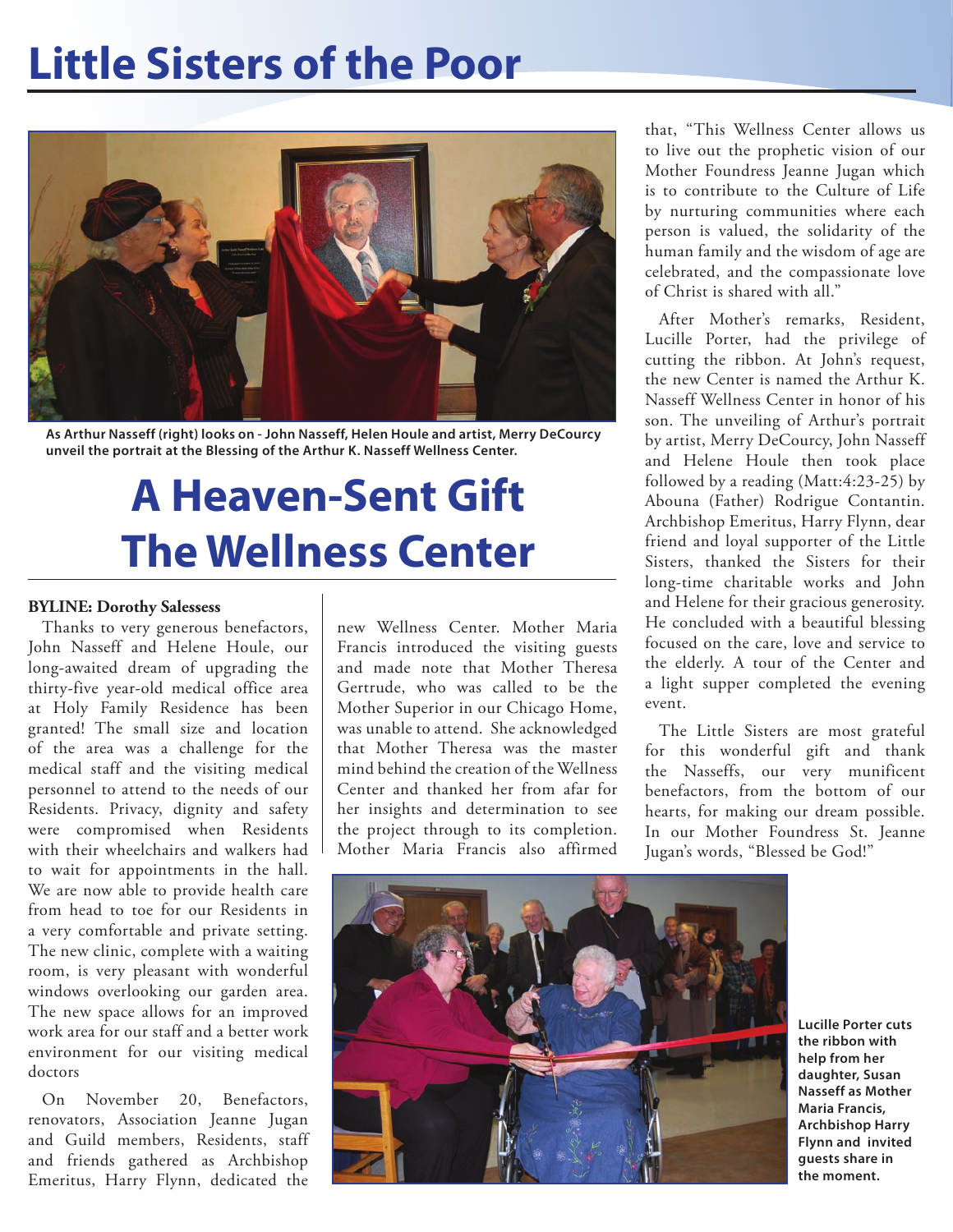## **Around Our Home**

# **A Look Back**



**From Time and Life November 1978. "Prowling through Holy Family's kitchen the week before Thanksgiving to see what might be needed for the big meal, Sr. Isabelle and Sr. Marie Cecile found several frozen turkeys had just been donated!"**

# **"Outskirts of HEAVEN"**

We'd like to introduce you to Resident, Merle Stevens and his latest creation, "The Outskirts of Heaven." Merle, our "resident" singer/song writer, has lived in the Jeanne Jugan Apartments since October of 2007. A former over the road trucker, he is a Windom, MN native. At a recent party, Merle debuted his song, which he wrote from inspiration he felt about living here at Little Sisters of the Poor. The lyrics of his song follow.

"One step above earth, two steps below Heaven, that's

why we call it the outskirts of Heaven.

A long long time ago, a poor lady in black met a homeless blind woman lying in the streets. She couldn't walk. She took her home with her and gave up her bed. She had to go out begging every day to feed and care for her

new found friend. That day GOD gave her earth wings, his LOVE, SERVICE and PEACE and transformed her home into the OUTSKIRTS OF HEAVEN.

One step above earth, two steps below Heaven, that's why we call it the outskirts of Heaven.

 There are homes all around the world today for people from all walks of life and when the nuns take their vows, GOD gives them earth wings. They still go begging every day to feed and care for men and women just like you and me.S I know I live at the OUTSKIRTS OF HEAVEN.

One step above earth, two steps below Heaven, that's why we call it the outskirts of Heaven."



**Merle has performed his original music for Residents, Sisters and staff at different events held at Holy Family Residence.**



**Mother Maria Francis, Resident - Susie Meneely, AJJ Member Shirley Higginbotham and Sr. Dorothy pause in front of the Mother of the Unborn statue.**

### **Year of Faith Pilgrimage**

#### **BY: Sr. Dorothy**

On November 7th, Little Sisters, Residents, Association Jeanne Jugan members and volunteers boarded a bus for a Pilgrimage to Our Lady of Guadalupe Shrine in La Crosse, Wisconsin. Fr. Dennis Evenson joined us to assist in bringing a close to the Year of Faith.

Upon arrival we were greeted by Greg who was to be our guide for the day. He immediately detailed our agenda. We began by watching an "Orientation Video" which explained the beginnings of the Shrine and provided a reenactment of the apparitions of Our Lady to Saint Juan Diego in 1531. The video also provided an overview of the different devotional sites on the Shrine grounds. Following the video, we enjoyed a beautifully prepared buffet meal.

Making our way up to the Shrine itself where Mass would be celebrated, we were able to visit more devotional areas on the way. There was a votive candle chapel where we lit candles for special intentions and for those who had asked for our prayers unable to come with us. There was a life-sized statue of St. Kateri Tekethwitha and one of the Holy Family. Further up the hill was a statue of Mary Mother of the Unborn which depicted Our Lady of Guadalupe holding 3 infants in her arms. Additionally there was a monument where some unborn children were buried. Our guide, Greg, gave us a tour of the church. After Mass, Father Evenson knelt at the altar and led us in prayer for the intentions of the Holy Father in order that we could take advantage of a Plenary Indulgence. Pope Benedict XVI put a stamp on the Shrine of Our Lady of Guadalupe affiliating it to St. Mary Major Basilica in Rome that those visiting the Shrine and following the parameters for a Plenary Indulgence would be able to receive said indulgence directly from the Church of the Pope. It was a wonderful day spent with Our Lady of Guadalupe and with each other.